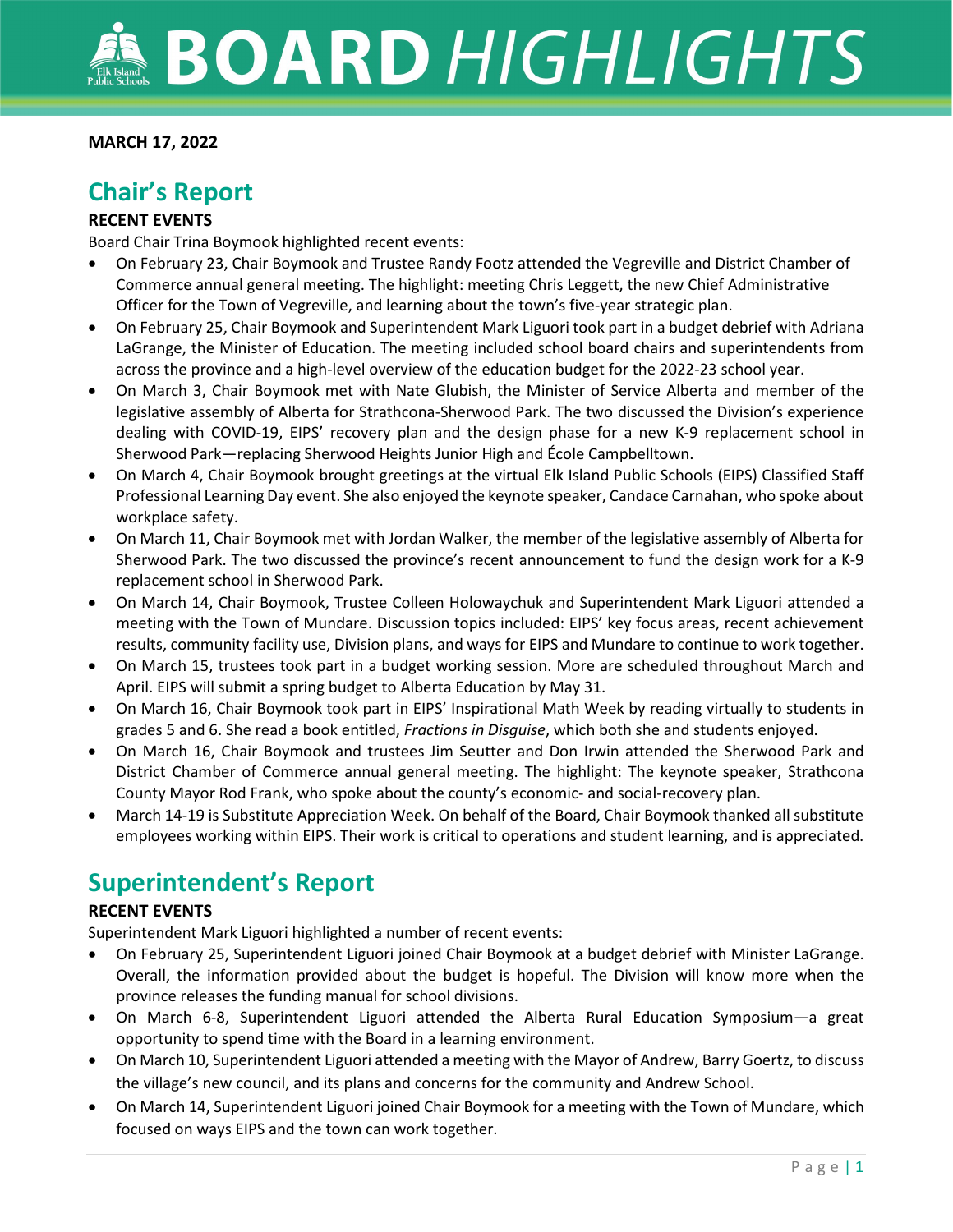• On March 16, Superintendent Liguori attended a signing event for Strathcona County's new Violence, Trauma and Suicide Prevention: A Community Response Protocol. The protocol is the first of its kind in North America and demonstrates a shared community commitment to promote safety and well-being by preventing and responding to violence, trauma and suicide in the County.

#### **CLASSIFIED STAFF PROFESSIONAL LEARNING DAY**

EIPS' Classified Staff Professional Learning Day took place on March 4. Throughout the day, classified staff participated in various centrally co-ordinated professional learning sessions. The event also coincided with a professional learning day for certificated staff who also participated in learning sessions. Superintendent Liguori thanked Human Resources for organizing the event.

#### **WEEK OF INSPIRATIONAL MATH**

EIPS' Inspirational Math Week takes place this week, March 14-19. Throughout the week, students and staff are celebrating numeracy through various Divisionwide activities—daily math exercises, games and hands-on learning assignments—all aimed at building students' mathematical confidence. Superintendent Liguori thanked Supports for Students and EIPS consultants for their hard work making the week possible.

## **Comments From the Public**

#### **BEFORE-AND-AFTER SCHOOL: ANDREW**

The Board heard a presentation from Andrew Mayor Barry Goertz, who discussed ways to increase Andrew School's utilization rate and benefit Andrew families at the same time. He asked the Board to consider establishing a child care centre in the unused space at Andrew School—both a full-time and before-and-after school program. The Board thanked Mayor Goertz for taking the time to present his ideas to trustees.

#### **WORKING TOGETHER**

The Board heard a presentation from Tammy Ann Pickett, a Councillor with the Village of Andrew. She discussed ways EIPS and the Village of Andrew can work together to help build the community. She asked the Board to consider new strategies to promote Andrew School and improve busing services to encourage higher enrolment at Andrew school. She also asked the Board to continue to work with the village's council to help it achieve its long-term vision for the area—using the slogan, "Go far, Go slow, Go together." The Board thanked Pickett for taking the time to present feedback to trustees.

## **Association and Local Report**

#### **ASBA ZONE 2/3 REPORT**

Trustee Cathy Allen attended the Alberta School Boards Association (ASBA) Zone 2/3 meeting on February 25. Highlights include:

- the Zone's looking for a new location to host its in-person meetings;
- members discussed the budget assumptions, position statement and themes for the spring general meeting;
- the Zone distributed a questionnaire about charter schools. The EIPS Board will complete the survey and submit its feedback;
- Reports included: the President Report, CEO Report, Edwin Parr Award Report, Zone Language Report and Advocacy Committee Report.

#### **ATA LOCAL REPORT**

The Board received for information the Alberta Teachers' Association (ATA) report from Deneen Zielke, the President of Local No. 28: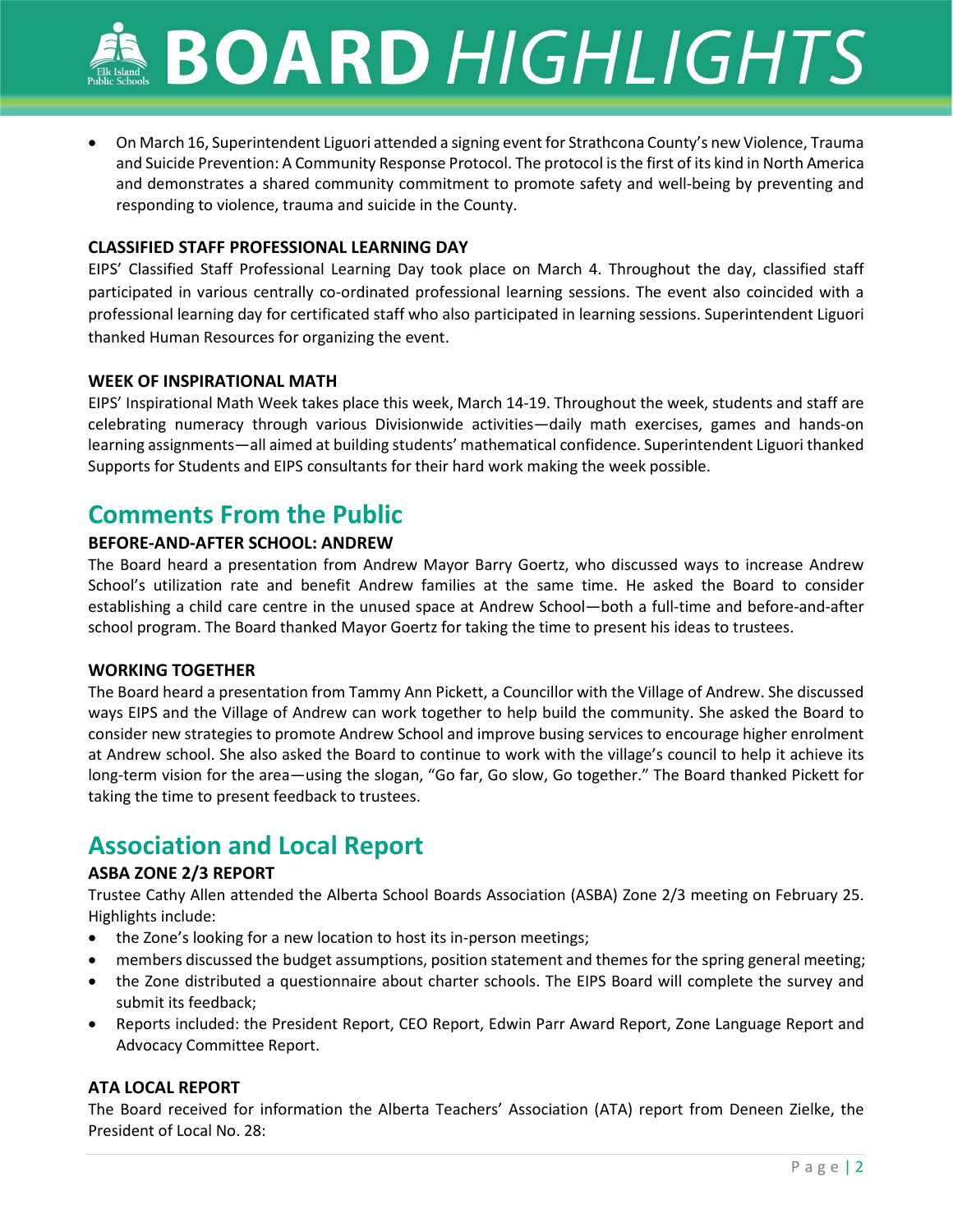- On February 26, the province announced its Budget 2022. Many teachers are concerned:
	- $\circ$  redirecting funding to charter schools and homeschooling initiatives, will undermine the public education system.
	- o with such a significant amount of funding directed to charter schools and homeschooling initiatives, it negatively impacts supports and services available in the public education system.
- On March 11-12, ATA hosted a political engagement session. The highlights:
	- o Former Calgary mayor, Naheed Nenshi, spoke to an upcoming protest opportunity for those opposed to the new K-6 curriculum—on April 2, 12 p.m. to 2 p.m., at the Alberta Legislature Building.
	- o Todd Hirsh, the Vice-President and Chief Economist at ATB Financial, spoke about the current Russia and Ukraine conflict.
	- o Janet Brown, a reporter and pollster, discussed political trends and offered election insight.
- Zielke wishes everyone an enjoyable and relaxing spring break.

### **New Business**

#### **POLICY AMENDMENTS**

The Board approved the following policy amendments:

- [Board Policy 2: Role of the Board](https://www.eips.ca/about-us/board-policies/510)
- Board Policy 20: [Assessment and Reporting of Student](https://www.eips.ca/about-us/board-policies/1428) Learning
- Board Policy 21: [Expense Transparency](https://www.eips.ca/about-us/board-policies/645)

Several amendments were made to the policies—all to strengthen clarity, language and readability.

#### **ASBA EDWIN PARR AWARD: 2022**

The Board and administration finalized this year's EIPS Edwin Parr Teacher Award nominee, Kristen Davies. Annually, the Alberta School Boards Association (ASBA) hosts the award to honour and recognize first-year teachers and their pedagogical excellence. Davies was selected because of her outstanding commitment to education, capacity building, and innate ability to encourage a love of learning in students.

#### **FRIENDS OF EDUCATION: 2021**

The Board approved nominating Shell Canada for the 2022 Friends of Education Award, an annual event hosted by ASBA. The award's purpose: To recognize and thank the many Alberta-based organizations that contribute to education in their community. For the last five years, Shell Canada has made significant financial contributions to EIPS, including \$185,000 to help develop land-based learning spaces at nine schools—eight in Fort Saskatchewan and one in Bruderheim. And, more are planned in Sherwood Park and Strathcona County. The purpose of the spaces is two-fold. First, they are places for students, staff and community members to come and learn from the land. And, two, they are ethical spaces for Indigenous students that represent the land acknowledgment and treaty obligations. Additionally, on an ongoing basis, Shell Canada generously provides volunteer employees to enhance learning within EIPS classrooms—such as the Fuelling Kindness campaign, READ IN Week, Week of Inspirational Math and various other EIPS initiatives. Collectively, Shell's ongoing support offers students a huge advantage, enhances student learning, and makes a lasting difference in Division schools.

#### **THREE-YEAR CAPITAL PLAN: 2023-26**

The Board approved EIPS' 2023-26 Three-Year Capital Plan. Annually, the Board reviews and updates the plan to prioritize its key capital projects. The top three capital priorities for the Division are:

*Priority 1:* Construction funding to replace Sherwood Heights Junior High and École Campbelltown (grades K-9). *Priority 2:* A replacement school for Rudolph Hennig Junior High and Fort Saskatchewan High (grades 7-12). *Priority 3:* A replacement school for James Mowat Elementary (grades K-6).

Now approved, the Division will submit the Three-Year Capital Plan to the province for funding consideration.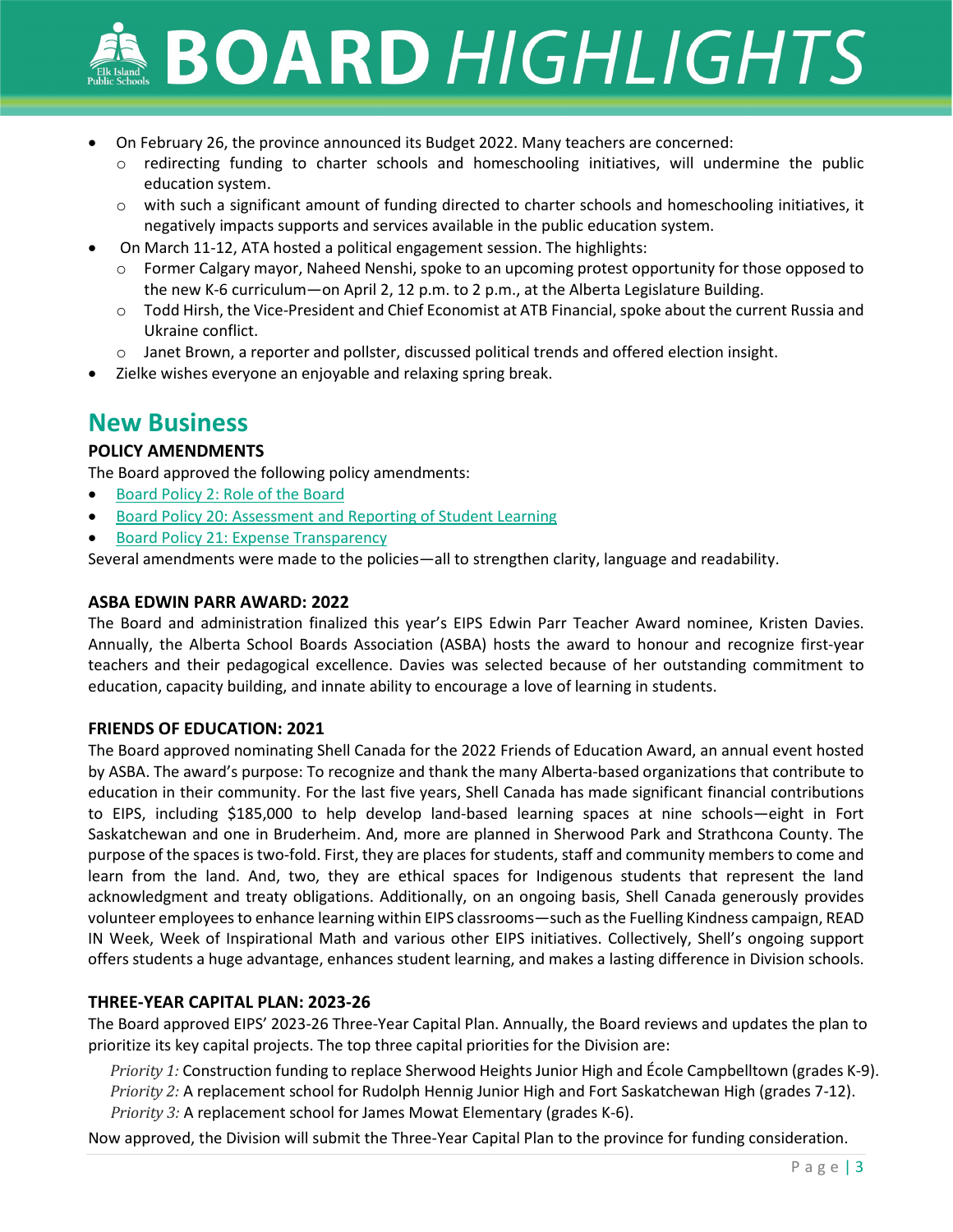#### **BUDGET REALLOCATION: 2021-22**

The Board approved a budget reallocation of unanticipated surplus. The Division will use the funds to:

- Relocate a modular classroom unit to James Mowat Elementary from Fultonvale Elementary Junior High (\$263,000). Earlier this year, the Division requested funding for the modular unit from Alberta Education funding is still uncertain. If the province denies the request, EIPS will proceed using the reallocated dollars.
- Community consultations regarding programming, enrolment and attendance boundaries (\$115,000).

#### **RESERVE REQUESTS: 2021-22**

The Board approved accessing \$1.4 million in operating reserves to:

- install emergency strobe lighting in career and technology studies area to enhance safety;
- complete facility condition assessments in all schools;
- replace the fire alarm panels at EIPS Central Services;
- hire a support analyst; and
- fund additional illnesses and Board-approved COVID-19 costs that arise between now and school year-end.

## **Committee Report**

#### **ADVOCACY COMMITTEE**

The Board received for information a report from the Advocacy Committee meeting held on February 17. Topics discussed: advocacy focus areas, the strategic advocacy plan and work to promote the value of public education.

#### **STUDENT EXPULSION COMMITTEE**

The Board received for information a report from the Student Expulsion Committee meeting held on March 1. The committee reviewed all the information and upheld the recommendation put forward by the school.

#### **POLICY COMMITTEE**

The Board received for information a report from the Policy Committee meeting held on March 1. The committee reviewed four policies—three required changes, which the Board approved at today's meeting.

## **Report For Information**

#### **FINANCIAL PROJECTIONS: 2021-22**

The Board received for information a report regarding the Division's financial projection for the 2021-22 yearend. Overall, there are no areas of concern with respect to deficits. EIPS projects its accumulated surplus to drop by \$2.9 million from its audited balance on Aug. 31, 2021. As well, operating reserves will decrease by \$2.9 million, capital reserves will increase by \$300,000 and tangible capital assets will decrease by \$300,000. The budget variance is \$4.2 million—primarily the result of unanticipated increases to the Division Unallocated Operating Reserve and unbudgeted projected surpluses at schools and departments. Finally, the projected Division Unallocated Reserve remains above the recommended 2 per cent of operating expenses (see pg. 121, ["Financial Projections 2021-22"](https://www.eips.ca/download/384912)).

#### **UNAUDITED FINANCIAL REPORT: SEPTEMBER 2021 TO FEBRUARY 2022**

The Board received for information the EIPS Unaudited Financial Report for the six-month period ending Feb. 28, 2022. Overall, revenues exceeded expenses resulting in an operating surplus of \$1.34 million. Revenue for the six months is \$93.51 million, which represents 50 per cent of the year-to-date budget—an expected percentage for the fiscal year midpoint. Meanwhile, total expenses are \$92.17 million, representing 48 per cent of the yearto-date budget—slightly below what the Division anticipated. (see pg. 135, "Unaudited Financial Report for Sept. 1, 2021 [to Feb. 28, 2022"](https://www.eips.ca/download/384912)).